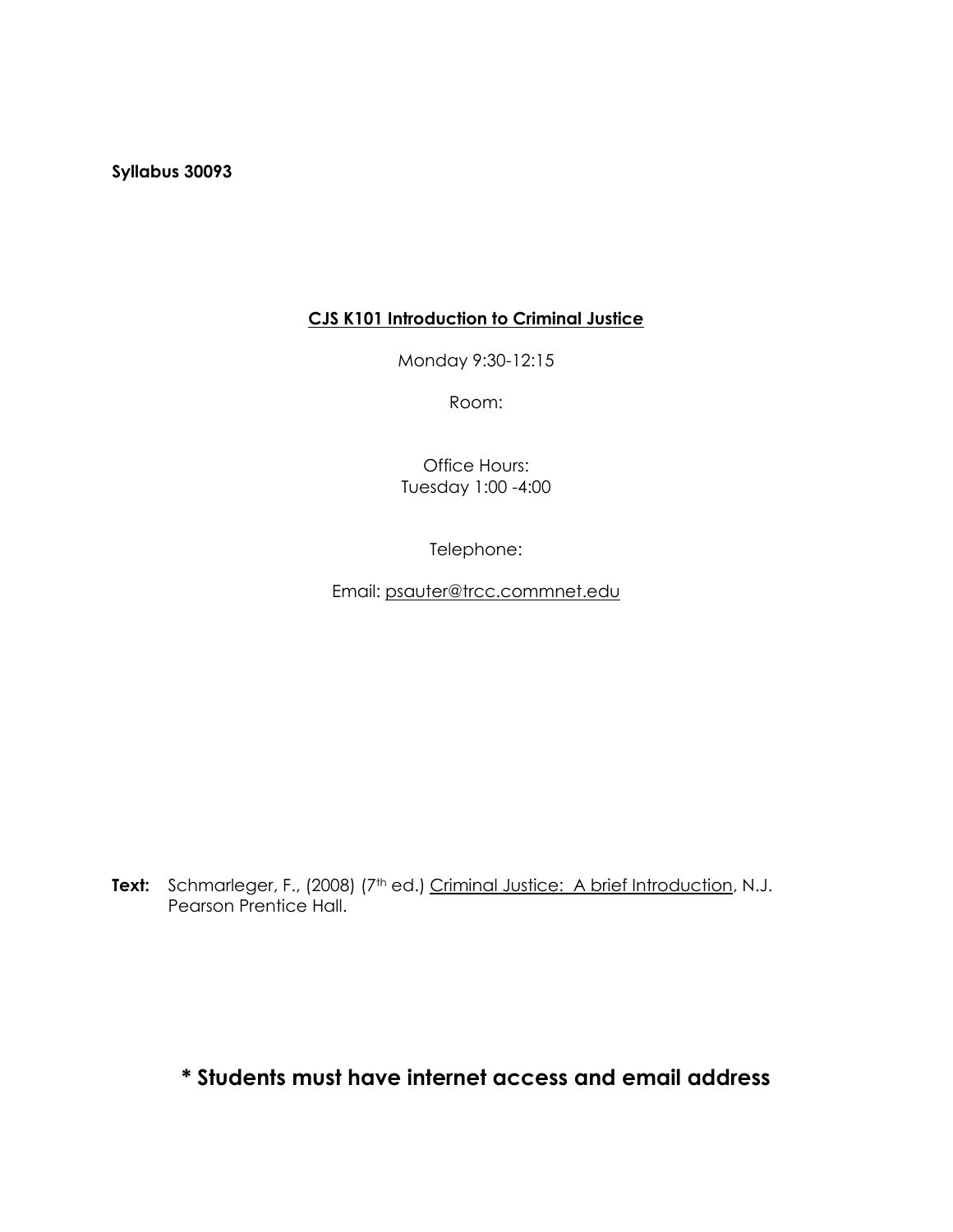### **Course Description**

CJS\* K101 (formerly LAW K111) 3 CREDIT HOURS INTRODUCTION TO CRIMINAL JUSTICE

Pre*-requisite: Placement test score indicating ENG\* K101or completion of ENG \*K100 with a "C" grade or better.*

*Co-requisite: ENG\* K101 is recommended.*

This course provides an overview of the criminal justice system in the United States. Students will be exposed to the system's components: law enforcement, courts, and corrections from historical, theoretical, and philosophical perspectives. Students will have the opportunity to interact with criminal justice professionals and be challenged in both reading and writing.

### **Rationale**

The purpose of this course is to introduce the student to the criminal justice system. Students will have the opportunity to learn its traditions, jargon and mandate. They will be able to evaluate its purpose and role in contemporary society. Additionally, students will focus on developing their reading, writing and study skills. Students will have the opportunity to meet the challenge of college-level writing in an arena conducive to learning those skills.

## **Learning Objectives**

- $\triangleright$  Students will recognize the historical perspective of the system and view the system as a dynamic function of a changing society.
- $\triangleright$  Students will discuss issues related to cultural diversity, prejudice, ethics and professionalism in the Criminal Justice system.
- $\triangleright$  Students will discover their learning styles and complete a personality inventory. They will be able to translate that information into meaningful and efficient learning and studying skills.
- $\triangleright$  Students will research and articulate views that may contradict personal views and will understand that objectivity, critical thinking and an openness to new ideas and opinions are critical to success in the Criminal Justice system.
- $\triangleright$  Students will cooperate in collaborative learning activities to research, organize and deliver an oral presentation in an area assigned by the instructors.
- $\triangleright$  Students will communicate with Criminal Justice professionals and discuss issues within our local subsystems.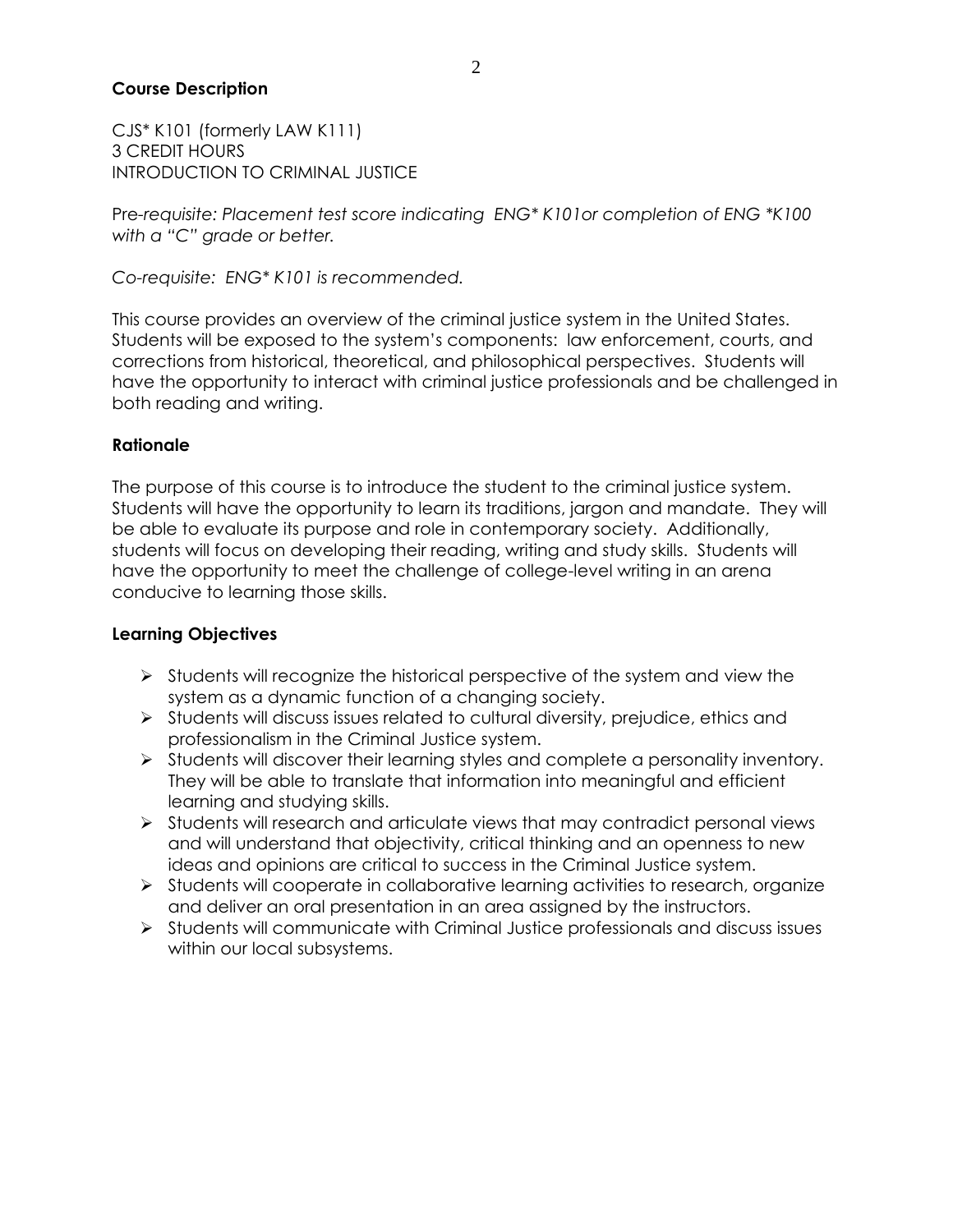#### **Course Outline**

- 8/27 Introductions / Overview of Course Shared Expectations \* Read Syllabus—Be Prepared to Ask Questions
- 9/3 Review of Syllabus/Who are you as a Learner \*Take Keirsey/Learning Style Inventor: **Essay on Results to be Submitted**
- 9/10 **QUIZ #1** / Crime in America Overview Chapters 1-3
- 9/17 Policing History Traditions Police Department Visit 4-6 No Formal Class
- 9/24 Dr. Lee Presentations or Essay on Policing
- 10/1 **QUIZ #2** / Courts Project Explained @10:30
- 10/8 Court Visit Chapters 7-8 No Formal Class
- 10/15 Discussion on Courts / How to Write an Essay
- 10/22 **In-class Writing Exercise** Courts
- 10/29 Victimology Meet in LRC Journal Article Selections
- 11/5 Corrections / Chapter 10 / Speaker
- 11/12 Corrections / Chapter 11-12
- 11/19 **Site Visit TBA or Essay on Corrections**
- 11/26 Discussion on Corrections Prep for Oral Presentations
- \*12/3 **Oral Presentations.**

#### 12/10 **Oral Presentations**

- \*\*12/31
- \* Last Day to Withdraw
- \*\* Grades Posted

#### **Instructor Reserves the Right to Modify Course Outline**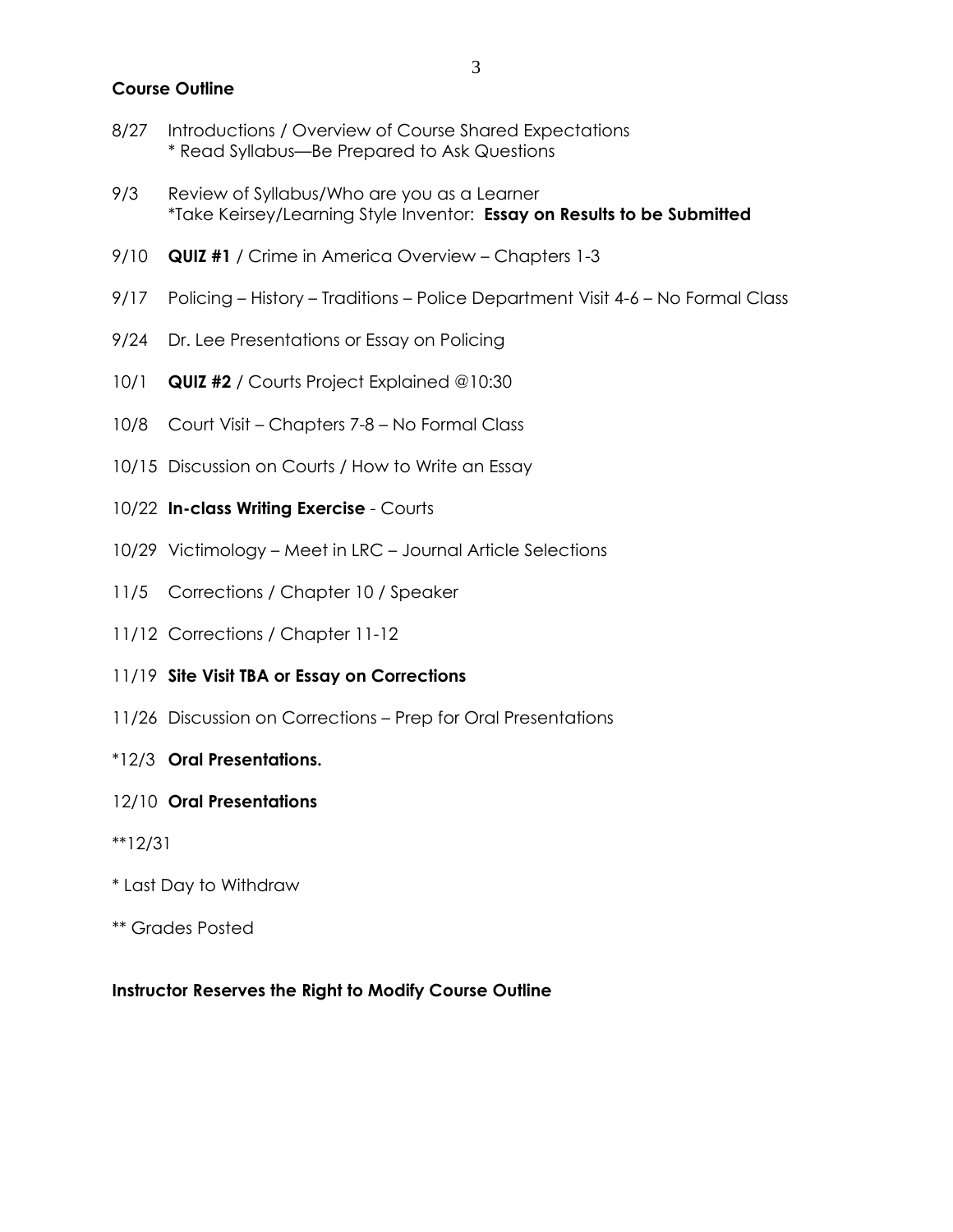### **Assignments and Grading**

Tests: September 10; October 1; @ 15% of grade = 30% of grade.

Writing Assignments: September 9; October 22 @ 15% of grade = 30% of grade.

Reading/Oral Presentation Assignment: December 3 or 12 = 25% of grade.

Class Participation: Attendance/Site Visits or Essay = 15% of grade.

Specific instructions will be provided in class.

Grading Rubrics for each assignment will be provided in class.

## **All written work will be graded for proper style, format, grammar, spelling and content. All papers should be proofread and must have a cover page, be double-spaced, typed and stapled. Late assignments will not be accepted.**

### **Writing Help from the Tutoring Center**

Live and electronic assistance are available through the Writing Center. While the Center closes at 5:00 daily, students can get help from the Center after hours by sending their draft papers either as MS Word attachments or by cutting and pasting them into regular e-mails and submitting to:

TRWritingCenter@trcc.commnet.edu

Students should type "WC draft submission" in the topic line and include name, Banner ID number, a description of the assignment, and specific concerns about the paper. A tutor will respond usually within 24 hours!

Also, Jon Brammer, Writing Center Coordinator, can be reached at **860-892-5769 or Jbrammer@trcc.commnet.edu**

### **Grade Equivalents**

| A  | 94-100 | 4.0 |
|----|--------|-----|
| A- | 90-93  | 3.7 |
| B+ | 87-89  | 3.3 |
| B. | 83-86  | 3.0 |
| B- | 80-82  | 2.7 |
| C+ | 77-79  | 2.3 |
| С  | 73-76  | 2.0 |
| C- | 70-72  | 1.7 |
| D+ | 67-69  | 1.3 |
| D  | 63-66  | 1.0 |
| D- | 60-62  | 0.7 |
| F. | 0-59   | 0.0 |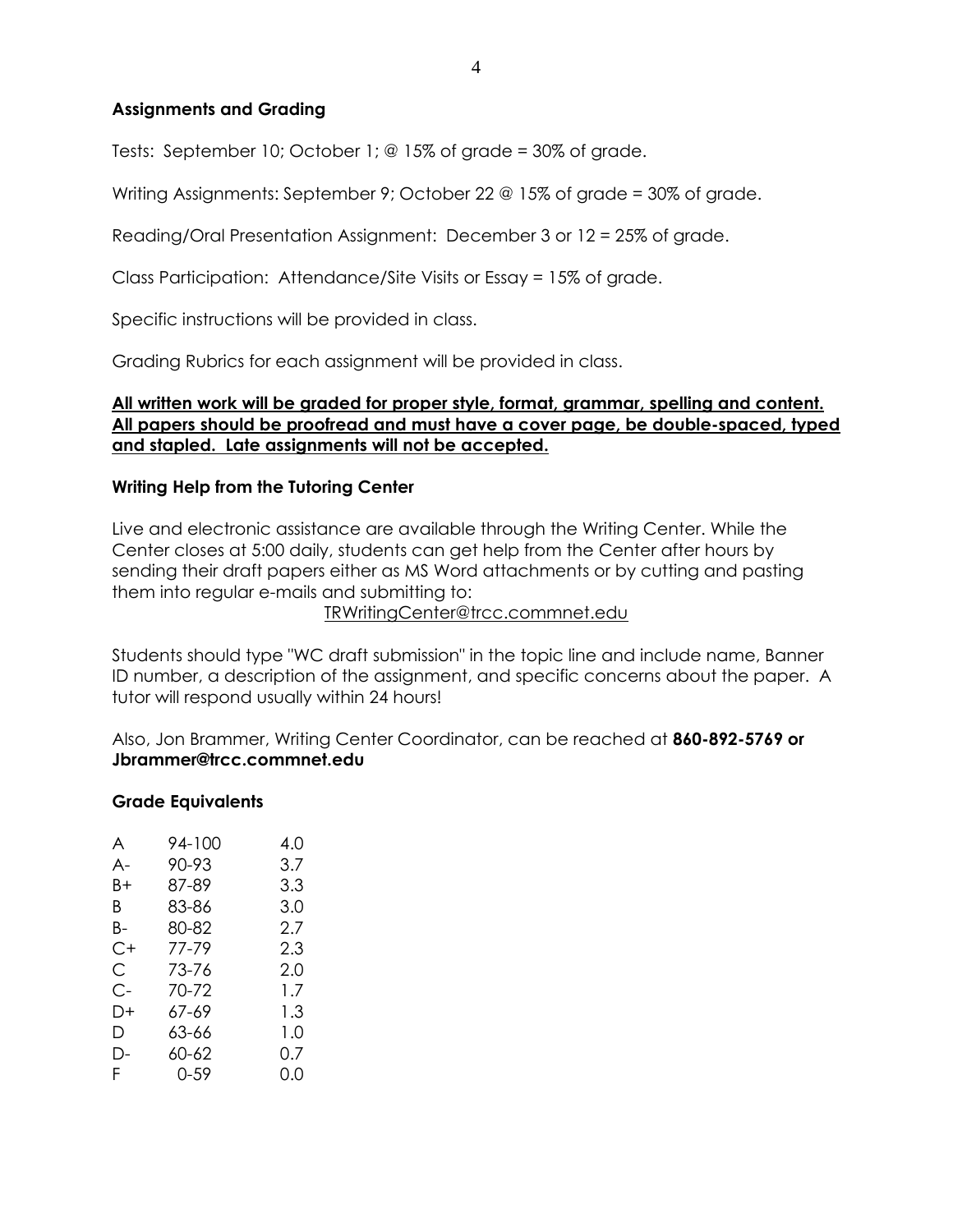#### **Policy Statements**

#### **Disabilities Statement**

If you have a hidden or visible disability, which may require classroom or test-taking modifications, please see one of your instructors as soon as possible. If you have not already done so, please be sure to register with Chris Scarborough.

#### **Penalty for Academic Dishonesty or Plagiarism**

Plagiarism is the unacknowledged use of another person's **words** or **ideas** in your writing. Whether conscious or not, plagiarism is a serious offense. Evidence that you did not write material that you submit under your name can result in failure for the entire course.

### **Academic Integrity Policy** (Revised 8 January 2003)

The effective operation of any organization is dependent on the honesty and goodwill of its members. In an organization devoted to the pursuit of knowledge, acting with integrity is essential to effective teaching and learning. Furthermore, academic dishonesty erodes the legitimacy of every degree awarded by the College. To emphasize the importance of academic integrity, Three Rivers Community College adheres to the following policy in addition to the Student Discipline Policy, sections 2:10 and 3:1-10, as provided by the Board of Trustees of Connecticut Community Colleges. Since collaboration is central to the learning community, Three Rivers wishes to emphasize that this policy is not intended to discourage collaboration when appropriate, approved, and disclosed.

### **Definitions of Academic Dishonesty**

#### *General Definition*

*(Student Discipline Policy, section 2:10, Board of Trustees of Connecticut Community Colleges)*

Academic Dishonesty shall in general mean conduct which has as its intent or effect the false representation of a student's academic performance, including but not limited to (a) cheating on an examination, (b) collaborating with others in work to be presented, contrary to the stated rules of the course, (c) plagiarizing, including the submission of others' ideas or papers (whether purchased, borrowed, or otherwise obtained) as one's own, (d) stealing or having unauthorized access to examination or course materials, (e) falsifying records of laboratory or other data, (f) submitting, if contrary to the rules of a course, work previously presented in another course, and (g) knowingly and intentionally assisting another student in any of the above, including assistance in an arrangement whereby any work, classroom performance, examination or other activity is submitted or performed by a person other than the student under whose name the work is submitted or performed.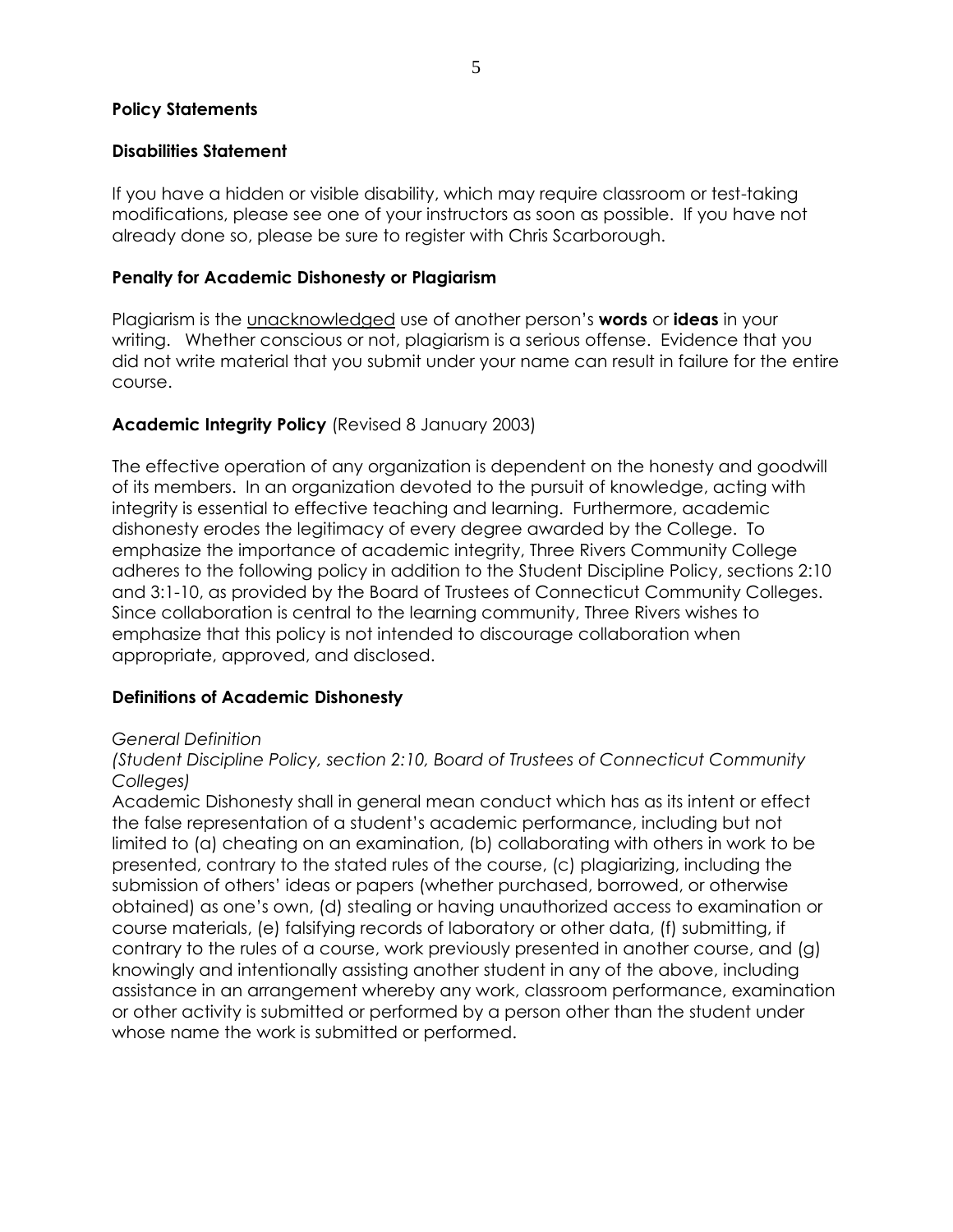### **Academic Dishonesty in a Service Learning, Practicum, Internship, Co-operative, or Fieldwork Environment**

Conduct in community settings entered by a student as part of coursework must be equally characterized by integrity and honesty. Dishonest conduct proscribed under this policy includes but is not limited to (a) making false statements to community partners about the student's skills, credentials and accomplishments, (b) making false statements to community partners or the instructor about progress in the work the student has agreed to do in the community, including supplying false documentation of work, (c) failing to abide by the rules and policies of the community partners that the student agreed to accept as a condition of entrance into the community setting, (d) failing to return materials belonging to the community partner or instructor, (e) violating the ethical principles common to professional researchers, including violation of confidentiality or anonymity agreements with research subjects, deceiving or harming research subjects, or coercing participation in research.

## **Class Attendance Policy**

Instructional staff assigned to all sections of credit bearing courses at Three Rivers are required to take attendance at each class meeting and retain accurate records of attendance for at least three calendar years. The manner in which attendance is taken is determined at the professional discretion of the instructor. In certain instances, these records are furnished to the Financial Aid Office and the International Student advisor.

## **Course Policy**

Students are required to attend all class meetings. Tardiness, early leaves as well as absences will be reflected in the student's final grade. Students missing more than one class will be penalized ½ of a grade point for each additional hour or fraction of an hour missed. **Students missing more than three classes (or the equivalent hours of class time) will be given a failing grade regardless of GPA.**

### **Withdrawal**

An administrative transcript notation used to indicate that a student is withdrawn from a course in accordance with the procedures prescribed by the College. Students may withdraw in writing or verbally at the Registrar's Office, for any reason until the end of the 13th week of classes. Financial Aid students and International students withdrawing from all courses must notify respectively the Financial Aid Office and the International Student advisor through the end of the semester